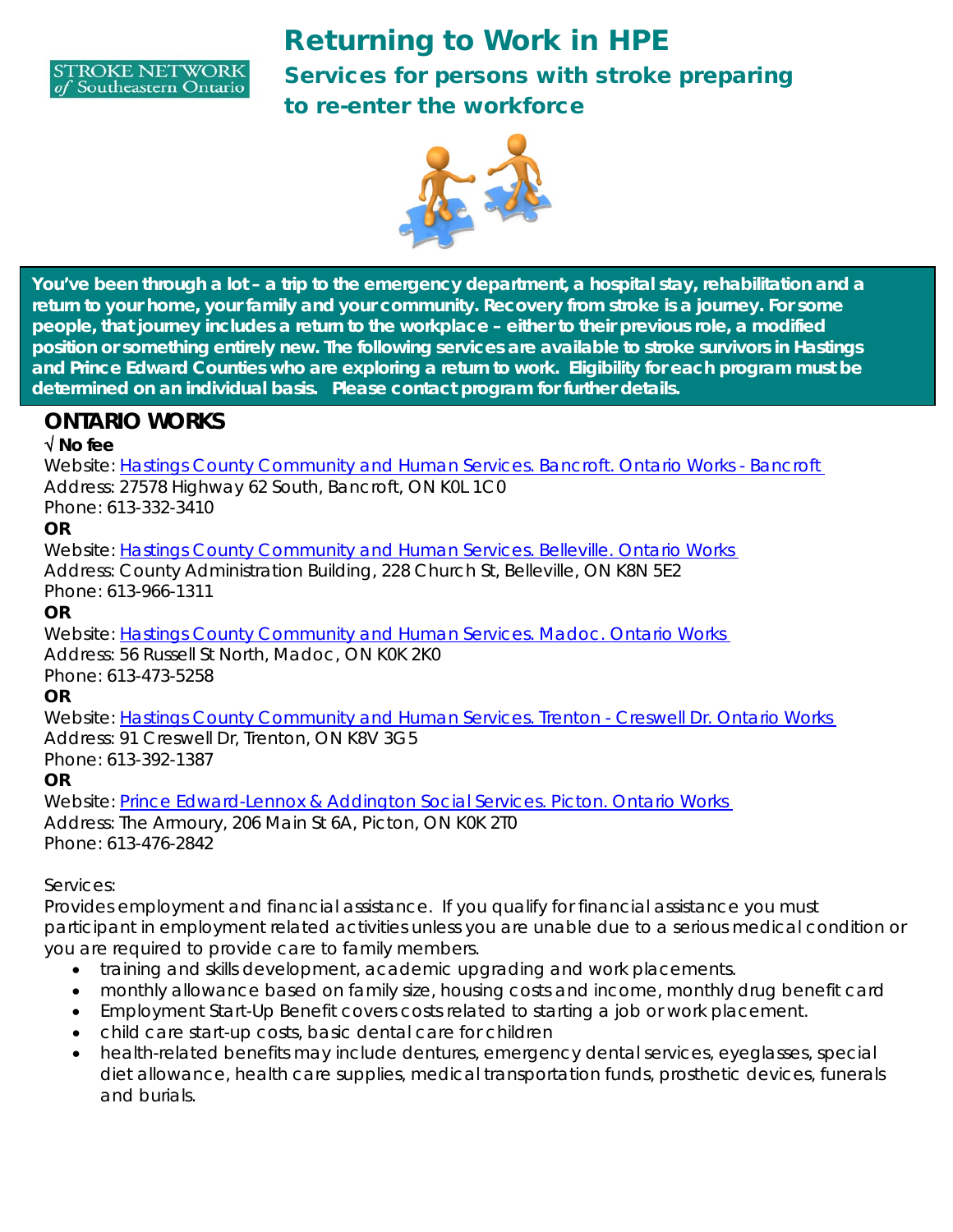#### **STROKE NETWORK** of Southeastern Ontario

## Returning to Work in HPE Services for persons with stroke preparing to re-enter the workforce

- Employment Resource Centre provides walk-in job search centre, access to computers, internet, fax, photocopier, telephone, resource materials, job banks, labor market information, assistance with resumes, referrals to job counseling and training
- Community Participation provides volunteer placements
- Job Search Programs are based on individual's skills, experience and circumstances and may include employment placement /job matching service
- Basic Education includes basic adult upgrading, high school upgrading, literacy and basic skills
- Job Skills Training includes development of skills for specific jobs, on-the-job training
- Supports to Self-Employment provides referrals to self-employment programs
- in-house workshops that offer knowledge of local job markets, on-site coaching available through our employment development case workers.
- Community Participation provides volunteer placements

## **ADECCO EMPLOYMENT SERVICES BELLEVILLE**

#### √ **No fee**

Website: Adecco. Belleville. Employment Services Address: 470 Dundas St East, Belleville, ON K8N 1G1 Phone: 613-967-9995

#### Services:

Placement agency.

• permanent and temporary employment, job search skills development, resume

## **COMMUNITY EMPLOYMENT SERVICES BELLEVILLE**

#### √ **No fee**

Website: Community Employment Services - Loyalist College. Belleville - Dundas St E. Employment **Services** 

Address: 54 Dundas St East, Belleville, ON K8N 1B8 Phone: 613-966-0205

#### Services:

Comprehensive employment and job search services.

- assessment of skills, interests and experience
- job search strategies, including resume preparation
- information about careers and occupations, local labour market, employment and training opportunities
- on-the-job training, work experience
- help in maintaining employment
- information and referral to other employment and community services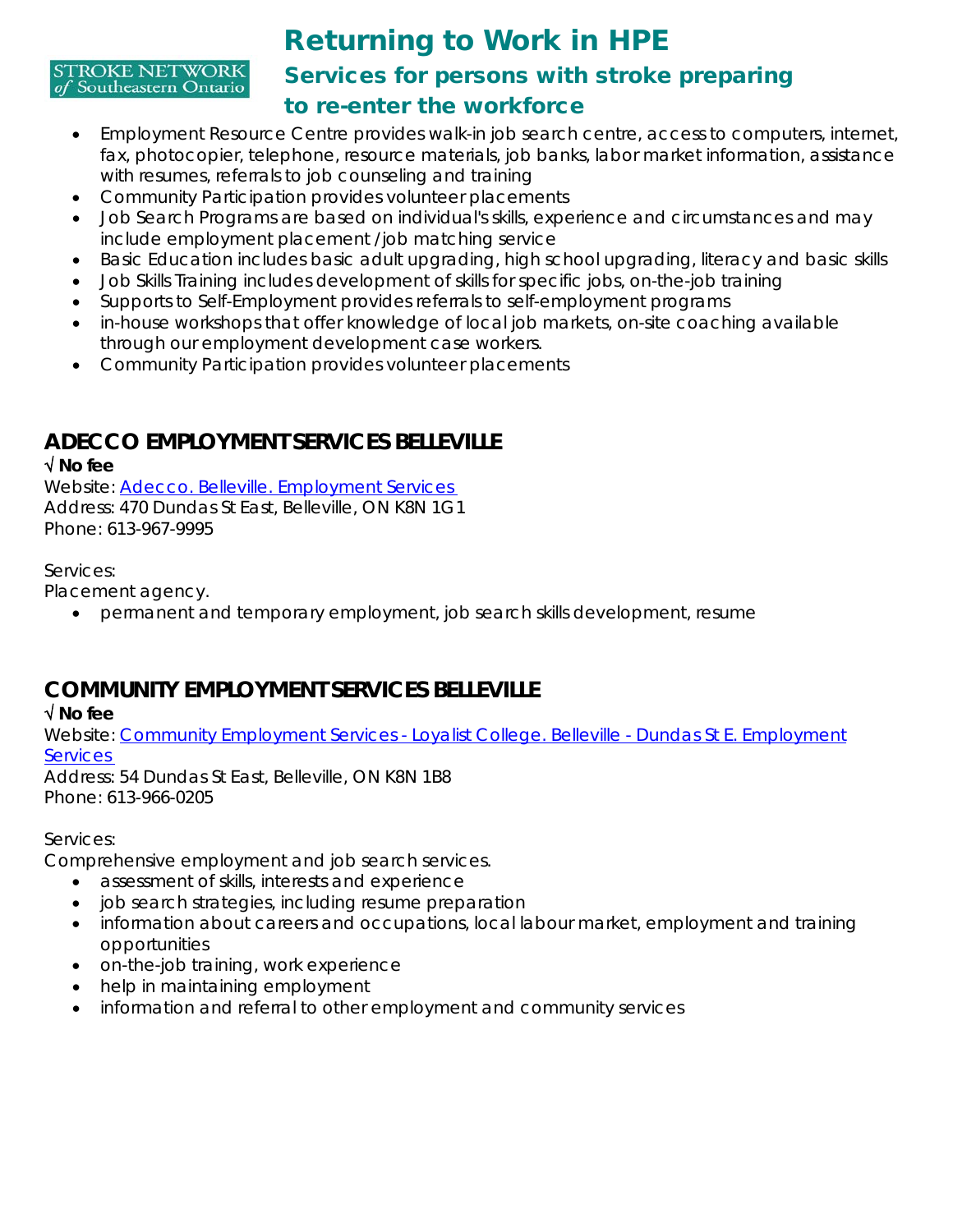

## Returning to Work in HPE Services for persons with stroke preparing to re-enter the workforce

### **META EMPLOYMENT SERVICES BELLEVILLE**

#### √ **No fee**

Website: /eo/en/orginfo/133615/en/META Employment Services. Belleville Head Office. Ontario Employment Services

Address: 161 Bridge St West Unit 8, Belleville, ON K8P 1K2 Phone: 613-966-9069

Services:

Comprehensive employment and job search services.

- assessment of skills, interests and experience
- job search strategies, including resume preparation
- information about careers and occupations, local labour market, employment and training opportunities
- on-the-job training, work experience
- help in maintaining employment
- information and referral to other employment and community services

## **DRAKE INTERNATIONAL BELLEVILLE**

√ **No fee**

Website: Drake International. Belleville Address: 170 North Front St Suite 4a, Belleville, ON K8P 3B8 Phone: 613-966-7283

Services:

Employment placement agency and employment support.

### **AGILEC EMPLOYMENT SERVICES BELLEVILLE**

√ **No fee with referrals. Fee for assessments & professional career services.** Website: Agilec. Belleville. Employment Services Address: Deacon Building, 121 Dundas St East Suite 103, Belleville, ON K8N 1C3 Phone: Toll free 1-800-361-4642

Services: Helps people to find jobs.

## **ACCESS WORK SERVICE BANCROFT – LINKS TO HEALTH**

√ **Service fee Website:** Access Work Service. Bancroft. Links to Health Address: 91 Chemaushgon Rd, Bancroft, ON K0L 1C0 Phone: 613-332-3115

Services:

Links to Health Centre offers Social Work Services (individual and marital) on a fee for service basis and covered by some benefits packages. Links to Health is an Employment Supports Provider for Ontario Disability Support Program (job placement assistance, on the job training, work trials, specialized equipment and supports, and self-employment assistance).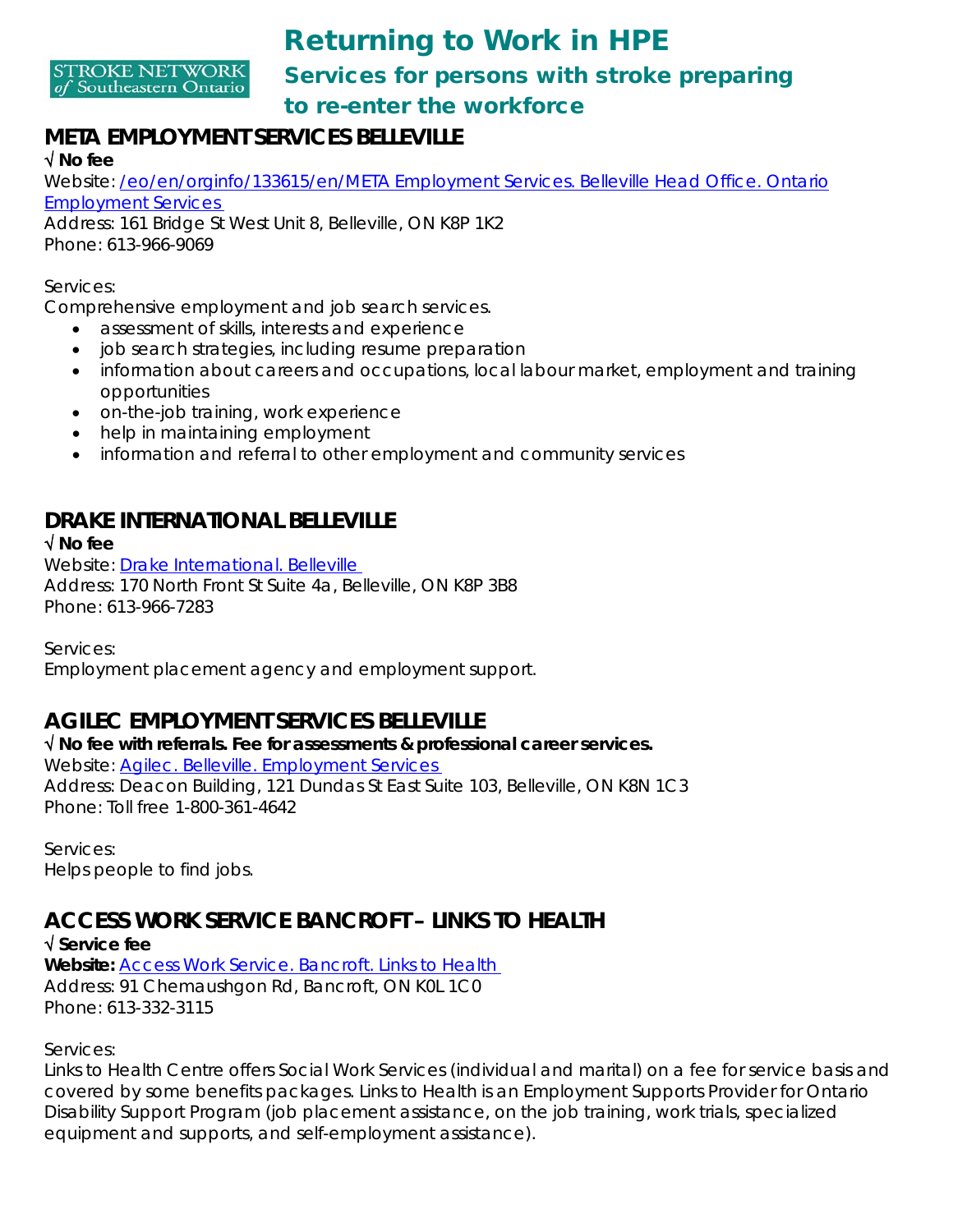

### **QUINTE ASSESSMENT & TREATMENT GROUP**

√ **Service fees (**many assessment and clinical service are funded in whole or in part by government funded agencies and institutions, non-profit organizations, insurance companies and Employee Assistance Programs. Fees for private clients vary by service.) Website: Quinte Assessment and Treatment Group Inc. Address: 208 John St, Belleville, ON K8N 3G1 Phone: 613-966-4262

Services:

Provides specialized psychological, psychotherapeutic, social work, and physical assessment and treatment services for adults and children of all ages. These individuals may be self-referred or referred by another health professional, an insurance company, lawyer or workplace.

### **ALGONQUIN & LAKESHORE CATHOLIC DISTRICT SCHOOL BOARD**

√ **Program fees**

Website: Algonquin and Lakeshore Catholic District School Board. Trenton - Creswell Dr. Adult High School Diploma Program, Loyola School of Adult and Continuing Education Address: 91 Creswell Dr West, Trenton, ON K8V 3G5 Phone: 613-965-5840 **OR**

Website: Algonquin and Lakeshore Catholic District School Board. Belleville - 41 Octavia St. Adult High School Diploma Program, Loyola School of Adult and Continuing Education

Address: 41 Octavia St Unit 6, Belleville, On K8P 3P1 Phone: 613-966-9210

Services:

Courses designed for adult learners who want to complete their high school diploma. Prior Learning Assessment and Recognition (PLAR) for Mature Students.

### **HASTINGS & PRINCE EDWARD DISTRICT SCHOOL BOARD**

#### √ **Admission fees**

Website: /eo/en/orginfo/154944/en/Hastings and Prince Edward District School Board. Belleville - College St W, Adult Program. Quinte Adult Education High School Credits and Diploma Program with On-Line and Correspondence Courses Address: 45 College St West, Belleville, ON K8P 2G3

Phone: 613-962-3133

Services:

Courses designed for adult learners who want to complete their high school diploma.